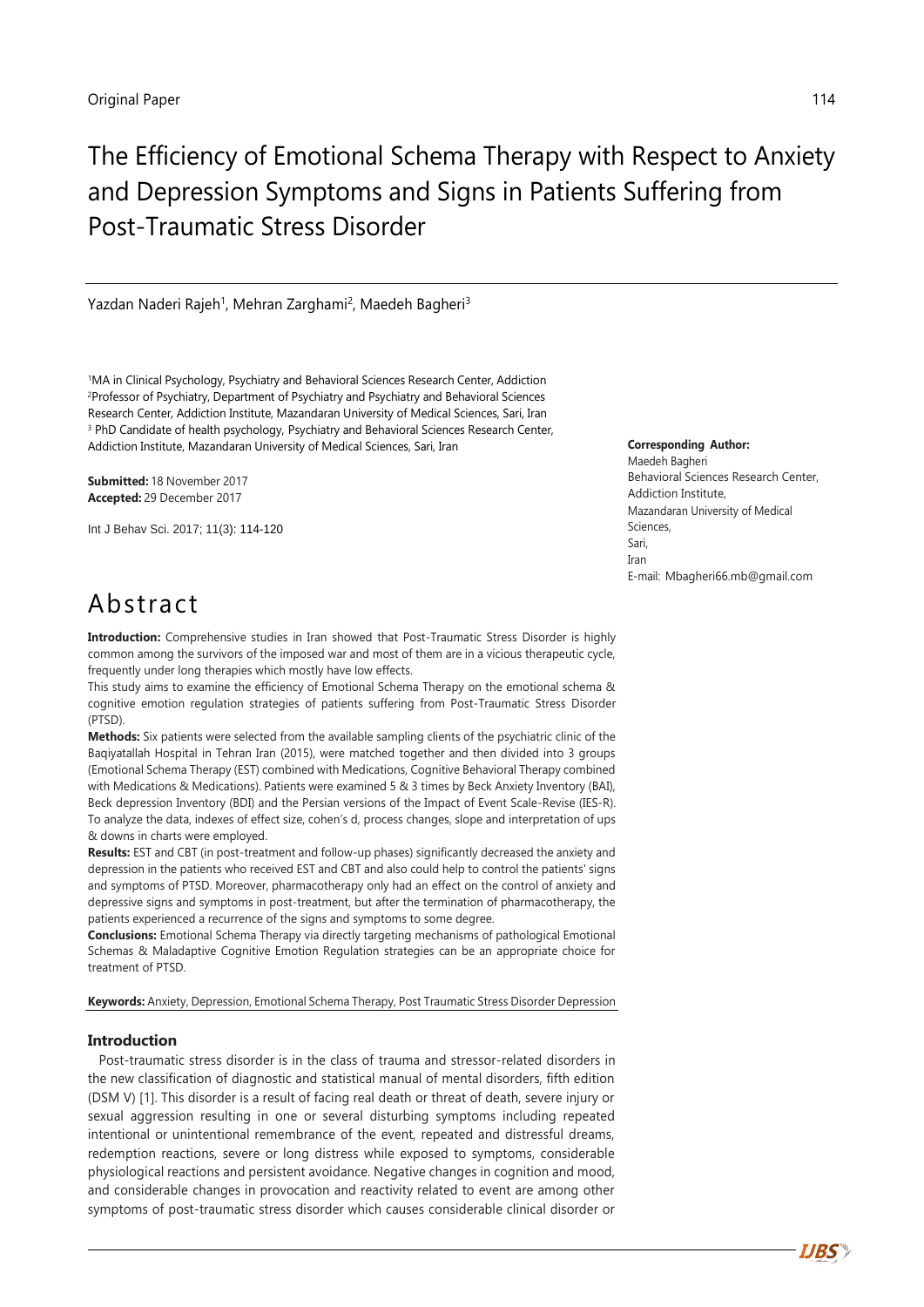reduction in efficiency (occupational, social and personal) [2]. War is one of the effective factors of the level of PTSD spread, as 30% of 3.1 million American soldiers sent to the Vietnam battle was diagnosed with this disorder. Among them, 15%were still suffering from this disorder after 15 years [3]. Comprehensive studies in Iran showed that this disorder is highly common among the survivors of the imposed war [1]. The level of PTSD symptoms spread in chemical 40% and non-chemical 28.1% veterans respectively [4]. The spread level of this disorder is 39% [5]. On the other hand, after nearly two decades after the war is over, most of those who have suffered from PTSD are in a vicious therapeutic cycle, frequently under long therapies which mostly have low effects (without clear and certain improvement) [6]. In this regard, the necessity of investigating more effective and efficient therapies is trivial. Generally, there are two methods of pharmacotherapy (7) and psychotherapy (8) for treating PTSD. Various types of psychotherapy such as behavior therapy (9), cognition therapy (10), cognitive – behavioral therapy [11] and [12] and regular desensitization [13] lead to considerable improvements of PTSD patients. Empirical findings indicate that among different psychotherapies, cognitive – behavioral therapy is considered as the first therapy option for PTSD for its considerable effectiveness and efficiency [14, 15]. Although cognitive – behavioral therapy is effective, but patients' resistance against therapy and the level of patient drops is a significant challenge in the effectiveness path of this therapeutic method [16, 17]). This is because nearly 40% of these patients report the disorder symptoms after improvement and in the follow-up period [14]. On the other hand, several studies have indicated that early drops of PTSD patients is because of the process of cognitive-behavioral therapy [18].

One of the explanatory theories related to the challenge of drop and lack of cooperation and resistance of patients in the process of cognitive – behavioral therapy (particularly exposure techniques) is the emotional schemas theory. The structure of emotional schema is a meta-analytic structure which is recently discussed in formulation and treating psychological injuries and point to the method of conceptualization, understanding and strategies of an individual's responses to his/her own emotions. Leahy classifies them as below [16]: validation by others, comprehensibility, guilt, simplistic view of emotion, high values, uncontrollability, emotional numbness, demand for rationality, duration and consensus, acceptance of feelings, rumination, expression and blaming.

Emotional schemas of patients causes them to become distant from their emotions (emotional avoidance) [17]. The importance of this matter is increased when we realize that one of the most basic principles of treating PTSD is exposure, and unless the patient is not exposed to his/her schemas of fear, not much improvement is achieved [19]. Thus, it is trivial that focusing on emotional schemas before exposure can increase the cooperation level of patients in the current of therapy and prevent early drop of patients [20].

Moreover, various researches confirm the basic role of problematic emotional schema in PTSD, because emotional schema is related to the types of psychological damages such as depression, anxiety, metacognitive factors in distress and avoidance [20-22]. (On the other hand, EST affects the schemas and strategies of patients' regulation of emotions. Therefore, it is logical to assume that by implementing this therapy on PTSD patients, in addition to moderating the schemas, their resistance against therapy can be reduced as well. It can be also mentioned that the limitations of research literature concerning the effect of implementing this therapy on anxiety, depression, and symptoms of PTSD patients and its efficiency compared with cognitive – behavioral therapy caused the researcher of this study to investigate the efficiency of therapy based on emotional schemas on the level of anxiety, depression, and symptoms of PTSD patients.

2. Objectives: This study aims to examine the efficiency of Emotional Schema Therapy on The Emotional Schema & Cognitive Emotion Regulation Strategies of patients suffering from Post-Traumatic Stress Disorder (PTSD).

## **Methods**

This study is an experimental with single-subjectmultiple-baseline design. The statistical population of this study includes all post-traumatic stress disorder (PTSD) patients (combat veteran) visiting the clinic of Baqiyatallah Hospital in Tehran Iran during a three month period (September  $16<sup>th</sup>$  – December  $16<sup>th</sup>$  of 2015). Among these patients, 6 individuals (male) who were in the age range of 40 to 50 were selected through the convenience sampling method and were randomly assigned in three groups.

The inclusion criteria included not being diagnosed with any psychotic disorders (weather now or in the past), not being diagnosed with drug abuse disorder, age range of 20-50, and the patients' verbal consent of the therapy process. As demanded by patients, no audio – visual instruments were used for recording voice or image and video.

The diagnosis of PTSD was conducted on the basis of psychiatrist and confirming it through DSM-IV-TR based structured diagnostic interview. After the qualified patients were selected, they were randomly divided into one control group and two experimental groups. The necessary tests were taken from subjects in the pretest stage. According to the psychiatrist opinion, the patients of each group were given an equal dose of SSRIs and Benzodiazepine, and after three weeks, a baseline was obtained from all three groups, and the process of psychological therapy were started for the EST and CBT groups. This psychotherapy process was implement for 4 patients in 8 to 10 weekly sessions. All patients who received therapy based on Emotional Schema Therapy and Cognitive-Behavioral Therapy were assessed in six steps (before therapy, after drug therapy, third session, sixth session, after therapy and a 45 day follow-up), and the patients of the control group were assessed in three steps (before therapy, after therapy and a 45 day follow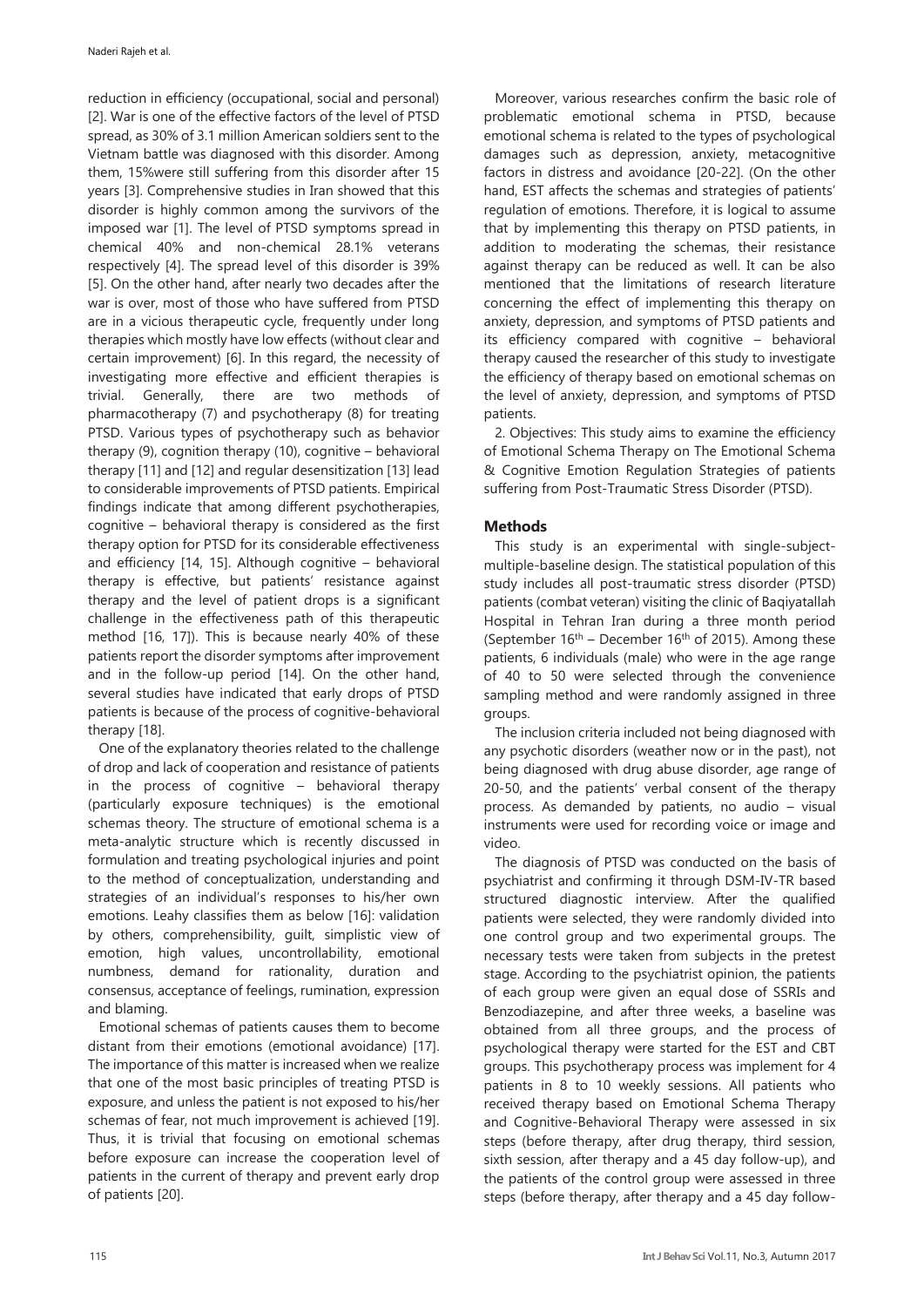up) by the tools of Impact of Event Scale, Beck's Depression Inventory, and Beck's Anxiety Inventory. In order to remove the effect of the questionnaire order, counterbalance were implemented in this way that the order of questionnaire conduction were changed randomly in all subjects. Emotional schemas based therapy [17] and cognitive – behavioral therapy [23] were conducted by researchers in the psychiatric clinic of Baqiyatallah Hospital in Tehran Iran, and drug therapy were conducted by two of the clinic psychiatrists. Moreover, in order to prevent the tester's prejudice, tests were collected by other individuals who were unaware of the patients group.

Considering the single subject plan of this study, the effect size indexes, Cohen, changes of process and slope for each patient were used for data analysis. The following questionnaires were used for data collection:

- 1- **Structured Clinical Interview for I Axis Disorders in DSM-IV (SCID-I):** A semi-structured clinical interview was used for the diagnosis of major I axis disorders according to DSM-IV [24]. Diagnostic agreement of the Farsi edition of SCID-I is reported higher than 60%, general agreement for current diagnoses is reported as 52% and total diagnoses of total life is reported as 55% [25].
- 2- **Beck's Depression Inventory (second edition):** This scale is the revised form of Beck's depression inventory which is composed for measuring the depression level [26] and converses all depression elements according to Beck's cognitive theory. It includes 21 items. Subjects select one of the presented four choices indicating the depression level. The four

choices of each question are scored in a four level spectrum from 0 to 3. Therefore, the total score of this questionnaire is in a range of 0 to 63. This scale has a 0.71 correlation with Hamilton's rating scale and has a one week retest reliability of 0.91. The internal consistency of this inventory is reported as 0.91 as well [27]. The psychometric features of this inventory in a sample of 94 individuals in Iran is reported as below: alpha coefficient of 0.91, a correlation coefficient between two halves of 0.89, and one week retest coefficient of 0.94 [27].

- 3- **Beck's Anxiety Inventory:** This inventory is a self-report tool for measuring the anxiety level and includes 21 items. The subject selects between four choices in each item showing the anxiety level. The four choices of each question are scored in a four level spectrum from 0 to 3. Therefore, the total score of this questionnaire is in a range of 0 to 63. In a research conducted on an Iranian population (150 individuals suffering from clinical anxiety disorder), a validity of 0.72 and an internal consistency of 0.92 were obtained [28].
- 4- **Revised Impact of Event Scale (IES-R):** This scale is a 22 item self-assessment questionnaire which measures the frequency of post-trauma symptoms, avoidance, arousal, annoying symptoms (in separate mini-scales) during the current week. This test as a tool of post-trauma distress has a high reliability, although it should be noted that it is not a PTDS diagnostic tool. The internal consistency of this test is high (Cronbach's alpha, 0.79-0.92) [29]. This scale was normalized in Iran [30].

| <b>Session</b> | <b>Content of session</b>                                                                                                                                                                                                                                                                                                                               |
|----------------|---------------------------------------------------------------------------------------------------------------------------------------------------------------------------------------------------------------------------------------------------------------------------------------------------------------------------------------------------------|
| 1              | Initiate a therapeutic alliance with the patient. Complete LESS, IES-R, BDI and BAI questionnaire before the<br>beginning of the session. Formulate the patient based on emotional schema model. Begin to socialize the<br>patient into the structure and process of therapy. Homework assignment (identify important problems and<br>set broad goals). |
| 2              | This session includes brief update of the patient's week, mood checking, homework review and goal setting,<br>psycho education about PTSD, sharing case formulation, detection patient's emotional schema. Homework<br>assignment (What is the Function of Emotion?)                                                                                    |
| 3              | This session includes brief update of the patient's week, mood checking, homework review, bridging to<br>previous session, discussion about function of emotions. Homework assignment (description and labeling<br>your emotion)                                                                                                                        |
| 4              | This session includes, brief update of the patient's week, mood checking, homework review bridging to<br>previous session, homework review and confirmation emotional schema model, detection emotional schema.<br>Homework assignment (What is your emotional myth?)                                                                                   |
| 5              | This session includes a brief update of the patient's week, mood checking, bridging to previous session,<br>homework review, verbal challenging to emotional myth, acceptance of negative emotions. Homework<br>assignment (Design a behavioral experiment about negative emotional schema)                                                             |
| 6              | This session includes, brief update of the patient's week, mood checking, bridging to previous session,<br>homework review, and implement downward arrow to explore intermediate believe about emotions.<br>Homework assignment (Design a behavioral experiment about negative emotional schema)                                                        |
| 7              | This session includes, brief update of the patient's week, mood checking, bridging to previous session,<br>homework review, beginning imagined exposure to trauma and challenge emotional schema. Homework<br>assignment (Writing trauma and challenge with negative emotional schema in this process)                                                  |
| 8              | This session includes, brief update of the patient's week, mood checking, bridging to previous session,<br>homework review. Continue imagined exposure to trauma, normalization and acceptance negative emotion.<br>Homework assignment (Write a summary of therapy)                                                                                    |
| 9              | This session includes, brief update of the patient's week, mood checking, bridging to previous session,<br>Homework review (Planning to booster session)                                                                                                                                                                                                |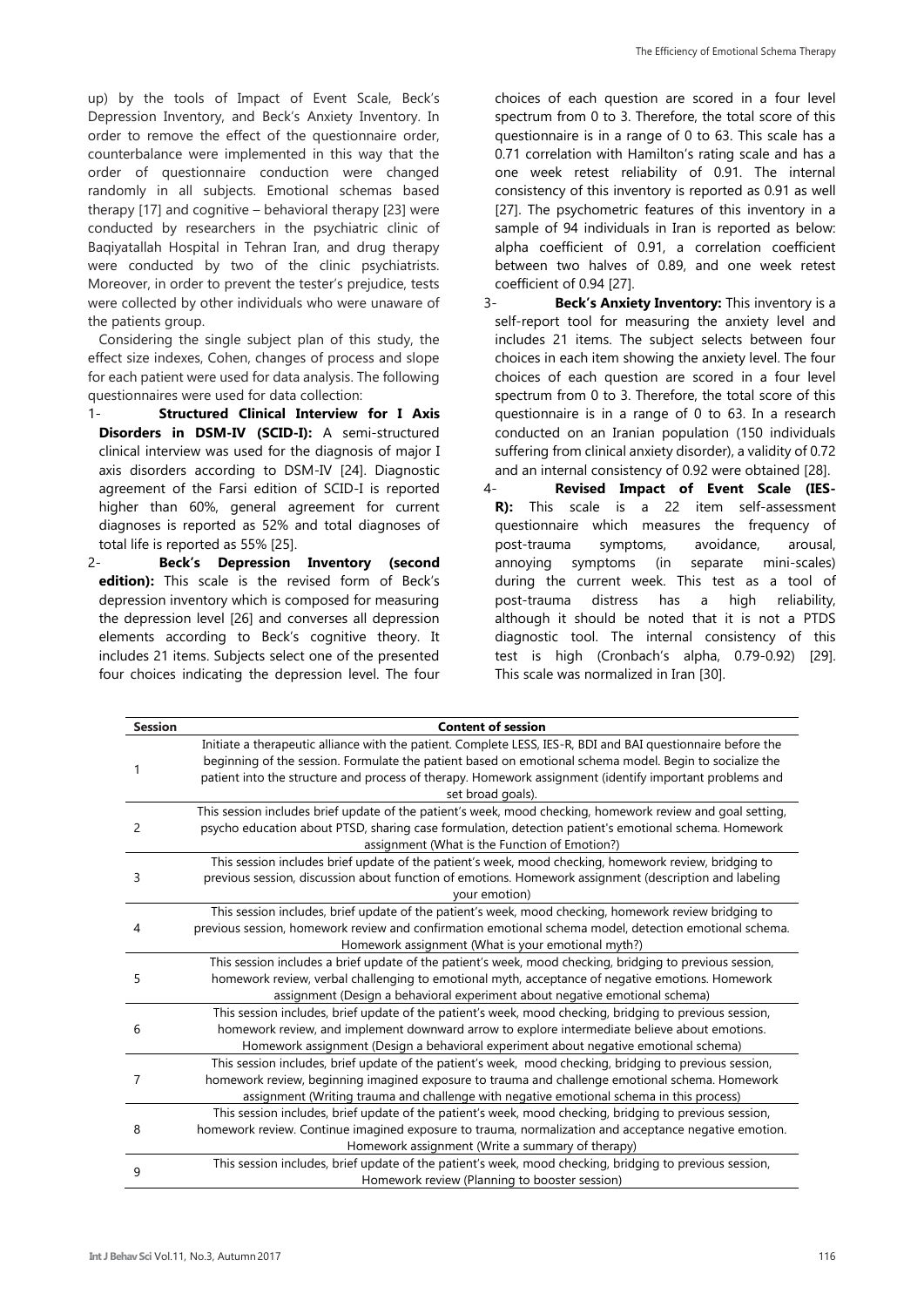#### **4. Results**

The data presented in table 1 indicate that there are no considerable differences between the demographic characteristics of patients.

Results obtained from the therapy effectiveness on PTSD symptoms are shown in table 2. Also, the percentage of improvement, percentage of score reductions and the amount of patients' changeability are presented in table 2.

As it can be seen in tables 3 and 4, the anxiety and depression scores of patients who received the EST were considerably reduced. Moreover, the effectiveness level of the EST in reducing patients' scores of depression and anxiety is significant.

#### **5. Discussion**

This study was aimed to assess the effectiveness of emotional schema therapy on anxiety, depression and the symptoms of PTSD patients. The results of this study supports this hypothesis that EST can be effective in improving the PTSD symptoms. According to the texts and principles of research, it can be claimed that through creating a deeper therapeutic relationship, focusing on particular emotional schemas of each patient, replacing more efficient emotional regulation strategies, breaking the patient's resistance were effective in the process of emotional exposure and avoidance in helping patients in being released from PTSD symptoms.

In the cognition therapy models, the cognitive aspects (evaluations, documents and interpretations) are more considered in the conceptualization of this disorder. However, in EST, other than considering these matters as important, patients' schemas concerning emotions, physiological emotions and mental images are considered as well [17]. Implementing these schemas by the patients in the beginning is a beneficial strategy for suppressing the negative emotions and feelings derived by trauma, but in long term, according to the law of "ironic effect" [31], the disorder symptoms continue. Furthermore, implementing these schemas (as coping strategies) place patients in another vicious cycle in which the patient's fear of his/her symptoms is increased. As a result, the patient reinforces the traumatic experience by avoiding negative emotions and symptoms. This leads to the continuance of this belief that the emotional schemas are uncontrollable.

According to this model, individuals suffering from PTSD have theories about their anxiety symptoms which interfere with effective therapy [20]. These theories include emotional schemas (interpretations and strategies) about physiological feelings, emotions, disturbing thoughts and mental images [12]. As it was discussed earlier, weather in the formation process of the disorder, or in continuing or making the disorder more sever, these schemas play an important role [17]. Thus, it is trivial that focusing on these schemas in the current stage of therapy can help the patient in the symptoms improvement process. On the other hand, one of the very unfavorable consequences of using these schemas for PTSD patients is emotional avoidance, which means that patients avoid being exposed to their unfavorable emotions. Techniques (including regulation of emotional schemas and replacing with more efficient emotional regulation strategies) used in the therapy process often target emotional avoidance of patients [32].

In EST, accepting internal constraints, annoying thoughts, mental images and physiological feelings increase in patients in this way that the patient is asked to test the advantages and disadvantages of acceptance against trying to suppress the disturbing thoughts and feelings. Accepting negative emotions (instead of suppressing, rumination, and being ashamed of those emotions) is an important point in their change [33]. Utilizing the strategy of emotions acceptance which is one of the important techniques in EST can reduce the over arousal. the suppressing of the disturbing thoughts and mental images of PTSD patients, and challenge the patient's belief that he/she must protect him/herself from the internal states of anxiety and negative emotions [33].

According to investigations, no researches are conducted on the effectiveness of EST in PTSD. Only one study has been conducted on the effectiveness of this therapy on Obsessive-Compulsive Disorder (OCD) patients which became the basis of this study for investigating the EST effectiveness in PTSD patients.

### **6. Conclusion**

The results of this study confirm the basic role of the problematic emotional schema in PTSD as well, because emotional schema is related to the types of psychological damages such as depression, anxiety, metacognitive factors in distress, and experiential avoidance. On the other hand, emotional schema therapy have an effect on emotion regulation schemas and strategies. By implementing this therapy for PTSD patients, other than moderation of schemas, their resistance against therapy can be reduced.

| Table 1. Demographic characteristics of PTSD patients |               |      |                          |                             |                |             |              |  |  |  |
|-------------------------------------------------------|---------------|------|--------------------------|-----------------------------|----------------|-------------|--------------|--|--|--|
| Patient                                               | Gender<br>Age |      | <b>Educational level</b> | <b>Length of affliction</b> | <b>Marital</b> | Disorder in | Group        |  |  |  |
| characteristic                                        |               |      |                          |                             | status         | conjunction |              |  |  |  |
| First                                                 | 45            | Male | Diploma                  | 16 years                    | married        | $MDD*$      | EST          |  |  |  |
| Second                                                | 48            | Male | Diploma                  | 10 years                    | Married        | <b>MDD</b>  | EST          |  |  |  |
| Third                                                 | 50            | Male | Diploma                  | 23 years                    | Married        | <b>MDD</b>  | <b>CBT</b>   |  |  |  |
| Fourth                                                | 49            | Male | Diploma                  | 20 years                    | Married        | <b>MDD</b>  | <b>CBT</b>   |  |  |  |
| Fifth                                                 | 45            | Male | Diploma                  | 15 years                    | Single         | <b>MDD</b>  | Drug therapy |  |  |  |
| Sixth                                                 | 44            | Male | Diploma                  | 10 years                    | married        | <b>MDD</b>  | Drug therapy |  |  |  |

\*MDD= Major Depressive Disorder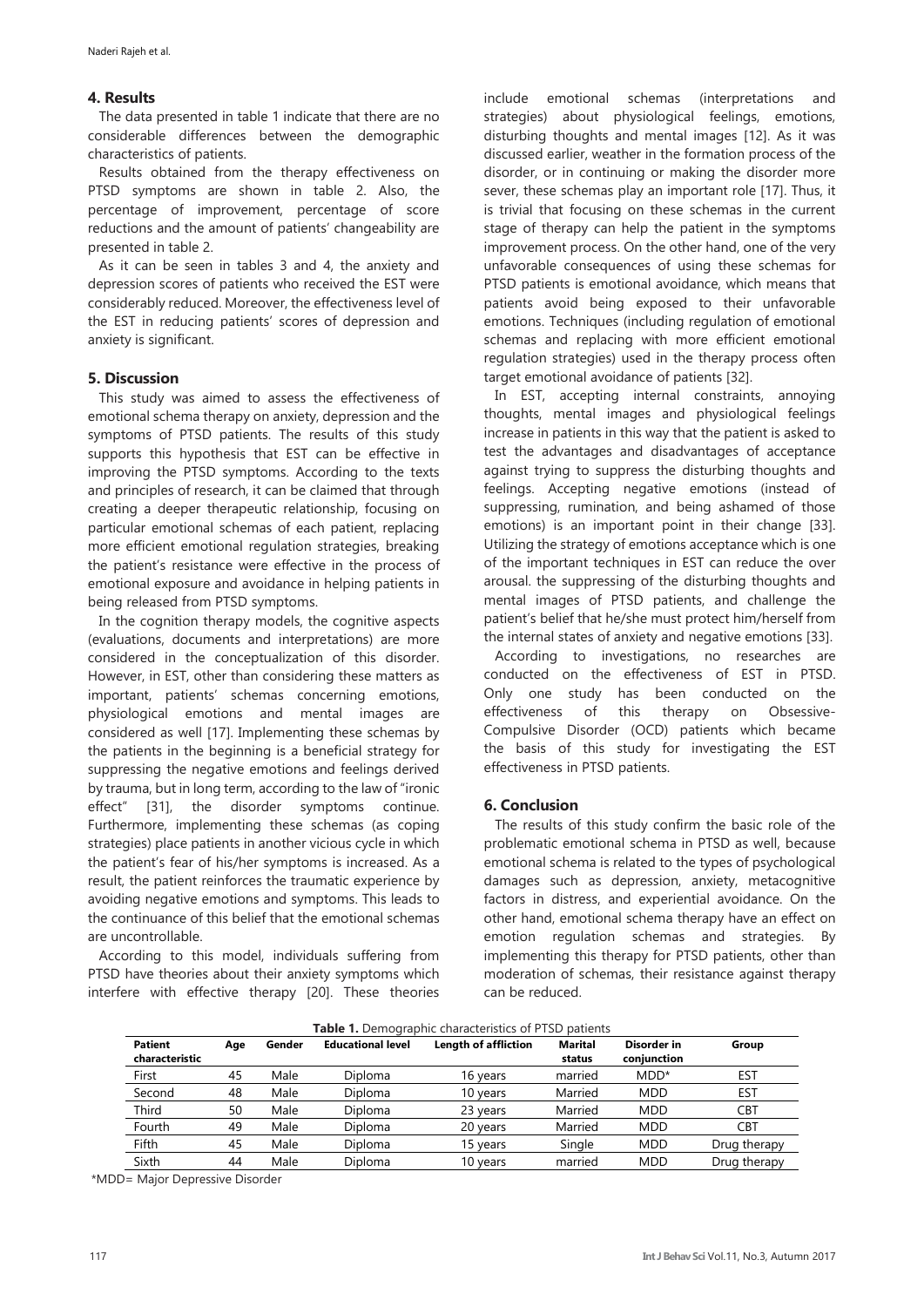| therapy      | <b>Baseline</b><br>after<br>drug<br>therapy | Intervention | <b>Standard</b><br><b>Deviation of</b><br>intervention | Improvement<br>percentage<br>after<br><i>intervention</i><br>(MPI) | <b>Scores</b><br>reduction<br>percentag<br>e (MPR) | <b>Effect</b><br><b>Size</b> | Cohen<br>index | Follow-<br>up   | Improvement<br>percentage<br>after<br>intervention<br>(MPI) | <b>Scores</b><br>reduction<br>percentage<br>(MPR) | <b>Effect</b><br><b>Size</b> | Cohen<br>index                   |
|--------------|---------------------------------------------|--------------|--------------------------------------------------------|--------------------------------------------------------------------|----------------------------------------------------|------------------------------|----------------|-----------------|-------------------------------------------------------------|---------------------------------------------------|------------------------------|----------------------------------|
| (Drug+EST) 1 | $\vee\Upsilon$                              | ۴۴           | 6.54                                                   | $\hat{\tau}$ ٣                                                     | ۳۸                                                 | .95                          | <b>s.VV</b>    | ۴۶              | ۵۶                                                          | $\mathbf{r}$                                      | .95                          | $\Delta$ , ۳۶                    |
| (Drug+EST) 2 | ۷١                                          | 49           | V, Y                                                   | ۵۴                                                                 | ٣۵                                                 | .95                          | 4.12           | $\gamma \gamma$ | $\hat{\tau}$                                                | ۳۸                                                | .95                          | $\Delta$ , $\Upsilon$ $\Upsilon$ |
| (Drug+CBT) 1 | ۶۹                                          | ۴٧           | V,Y'                                                   | ۴۶                                                                 |                                                    | $\cdot$ .9.                  | ۴,۲۷           | ۴۳              | ۶.                                                          | ٣٧                                                | .9                           | $\Delta$ , $\Delta$              |
| (Drug+CBT) 2 | ٧۴                                          | ۴۹           | V.A9                                                   | Δ١                                                                 | ٣٣                                                 | .91                          | ۴٫۴۴           |                 | ۵۱                                                          | ٣٣                                                | $\cdot$ .9                   | ۴٫۴۴                             |
| (Drug)1      | ٩.                                          | 55           | $\lambda$ , $\lambda$                                  | ۴۲                                                                 | $\mathbf{r}$ .                                     | $\cdot$ .9                   | 4,59           | ۶۹              | $\mathbf{r}$ .                                              | ۲۶                                                | $\cdot$ . $\wedge$           | T.2V                             |
| (Drug)2      | ۶۹                                          | ۵۲           | 9.09                                                   | ٣٢                                                                 | ۲۴                                                 | $\cdot$ , $\wedge$ )         | ۲.۷۷           | ۵٠              | ۳٨                                                          | ۲٧                                                | $\cdot$ . $\wedge$ ۴         | ۳.۱۹                             |

**Table 2.** Changes indexes of process, slope and changeability amount of patients' scores in the Impact of Effect Scale (IES-R) of patients

**Table 3.** Change indexes of process, slope and changeability amount of patients' scores in the anxiety score (BAI)

| therapy        | <b>Baseline</b><br>after<br>drug<br>therapy | <b>Intervention</b> | <b>Standard</b><br><b>Deviation of</b><br>intervention | Improvement<br>percentage<br>after<br>intervention<br>(MPI) | <b>Scores</b><br>reduction<br>percentag<br>e (MPR) | <b>Effect</b><br><b>Size</b> | Cohen<br>index                        | Follow-<br>up | Improvement<br>percentage<br>after<br>intervention<br>(MPI) | <b>Scores</b><br>reduction<br>percentage<br>(MPR) | <b>Effect</b><br><b>Size</b> | Cohen<br>index                        |
|----------------|---------------------------------------------|---------------------|--------------------------------------------------------|-------------------------------------------------------------|----------------------------------------------------|------------------------------|---------------------------------------|---------------|-------------------------------------------------------------|---------------------------------------------------|------------------------------|---------------------------------------|
| $(Drug + EST)$ | ۲۹                                          | r.                  | ۳.۱۶                                                   | ۴۵                                                          |                                                    | $\cdot$ . $\wedge\wedge$     | ۳,۸۴                                  | ۲.            | ۴۵                                                          |                                                   | $\cdot$ , $\wedge\wedge$     | $\mathbf{r}, \mathbf{v}$              |
| (Drug+EST) 2   | Y A                                         | ١٧                  | ۳,۸۹                                                   | ۴۴                                                          | ٣a                                                 | $\cdot$ . $\wedge \wedge$    | $\mathbf{r}$ , $\mathbf{v}$           | ۱۵            | 86                                                          | ۴۶                                                | $\cdot$ , ۹'                 | 4.2V                                  |
| (Drug+CBT) 1   | ۳۱                                          | ٠.                  | ۳,۹۵                                                   | ۵۵                                                          | ٣۵                                                 | $\cdot$ . $\wedge\wedge$     | ۳.۸۱                                  | ۲.            | $\Delta \Delta$                                             | ۳۵                                                | $\cdot$ , $\wedge\wedge$     | $\uparrow, \wedge$                    |
| (Drug+CBT) 2   | ₩.                                          | ۱۸                  | ۳,۹۸                                                   | ۶۴                                                          |                                                    | $\cdot$ .9.                  | ۴٫۱۳                                  | $\sqrt{ }$    | 99                                                          | ۴.                                                | $\cdot$ , ٩ $\cdot$          | 4.15                                  |
| (Drug)1        | ۳۸                                          | ۲۴                  | ۴.۹۶                                                   | ۵۸                                                          | ٣۶                                                 | $\cdot$ . $\wedge$ 9         | ۳,۹۱                                  | ٣,            | ۲۶                                                          |                                                   | ۰٫۷۴                         | ۲,۲۳                                  |
| (Drug)2        | ۲۹                                          | ٠.                  |                                                        | ۴۵                                                          | ۰.                                                 | $\cdot$ , $\wedge\wedge$     | $\mathbf{r}$ , $\mathbf{v}\mathbf{r}$ | ۲.            | ۴۵                                                          |                                                   | $\cdot$ , $\wedge\wedge$     | $\mathbf{r}$ , $\mathbf{v}\mathbf{r}$ |

**Table 4.** Change indexes of process, slope and changeability amount of patients' scores in the depression score (BDI)

| <b>Therapy</b> | <b>Baseline</b><br>after drug<br>therapy | Intervention | <b>Standard</b><br><b>Deviation</b><br>of<br>intervention | Improvement<br>percentage<br>after<br>intervention<br>(MPI) | <b>Scores</b><br>reduction<br>percentage<br>(MPR) | <b>Effect</b><br>Size                | Cohen<br>index                      | Follow-up            | Improvement<br>percentage<br>after<br>intervention<br>(MPI) | <b>Scores</b><br>reduction<br>percentage<br>(MPR) | <b>Effect</b><br>Size        | Cohen<br>index |
|----------------|------------------------------------------|--------------|-----------------------------------------------------------|-------------------------------------------------------------|---------------------------------------------------|--------------------------------------|-------------------------------------|----------------------|-------------------------------------------------------------|---------------------------------------------------|------------------------------|----------------|
| (Drug+EST) 1   | ヾ⋏                                       | ۱۸           |                                                           | ۵۵                                                          | ۳۵                                                | $\cdot \cdot \wedge \hat{r}$         | ۳.۴۲                                | $\vee$               | $\hat{\tau}$ ۴                                              | ٣٩                                                | $\cdot$ . $\wedge\wedge$     | r, vv          |
| (Drug+EST) 2   | ۳۱                                       | . .          | ۵.۱                                                       | ۹۳                                                          | ۴۸                                                | $\cdot \cdot \cdot$ $\wedge$ $\circ$ | ۴.۰۷                                | $\lambda$            | ۷۲                                                          |                                                   | $\cdot$ . $\wedge$           | $r, \Delta r$  |
| (Drug+CBT) 1   | ٣.                                       |              | $\Delta$ , $\Delta$                                       | $\wedge$ Y                                                  | ۴۶                                                | $\cdot$ . $\wedge$                   | $T_{\star}V_{\star}$                | Δ                    | ۰۰ ۱                                                        | ۵۰                                                | $\cdot$ . $\wedge$ 9         | ۳,۹۶           |
| (Drug+CBT) 2   | ٣١                                       | ΙΛ           | 4.70                                                      | $\hat{\tau}$                                                | ٣٨                                                | $\cdot$ .9.                          | ۴.۲۱                                | $\sim$ $\alpha$      | ۷۲                                                          |                                                   | $\cdot$ . $\wedge\wedge$     | ∆۰,۳           |
| (Druq)1        | ۳۸                                       | ۰.           | 4.77                                                      | ۳۶                                                          | ۲۶                                                | $\cdot$ . $\wedge \vee$              | ۳.۵۸                                | $\ddot{\phantom{1}}$ | ٣٢                                                          | ۲۴                                                | $\mathcal{A}$ .              | T, Y           |
| (Drug)2        | ۲۸                                       | ۱۸           | ۰۰۵ ک                                                     | ۴۴                                                          | ۳۵                                                | $\cdot$ . $\wedge$ ۳                 | $\mathbf{r} \cdot \hat{\mathbf{r}}$ | $\vee$               | $\hat{\tau}$ ۴                                              | ٣٩                                                | $\cdot \cdot \wedge \hat{r}$ | r, rv          |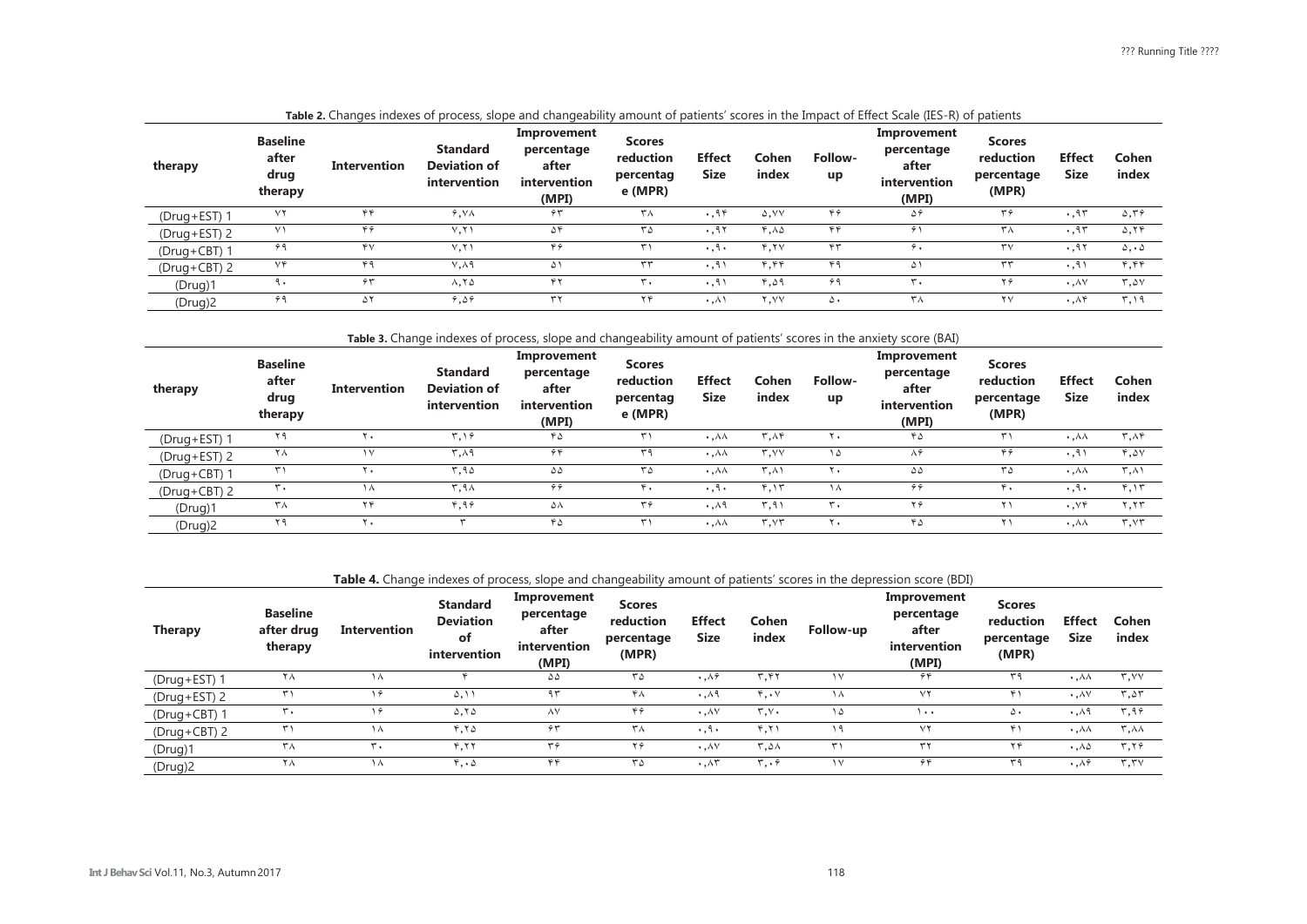





**Figure 2.** Average change of groups in the anxiety variable



**Figure 3.** Average change of groups in the depression variable